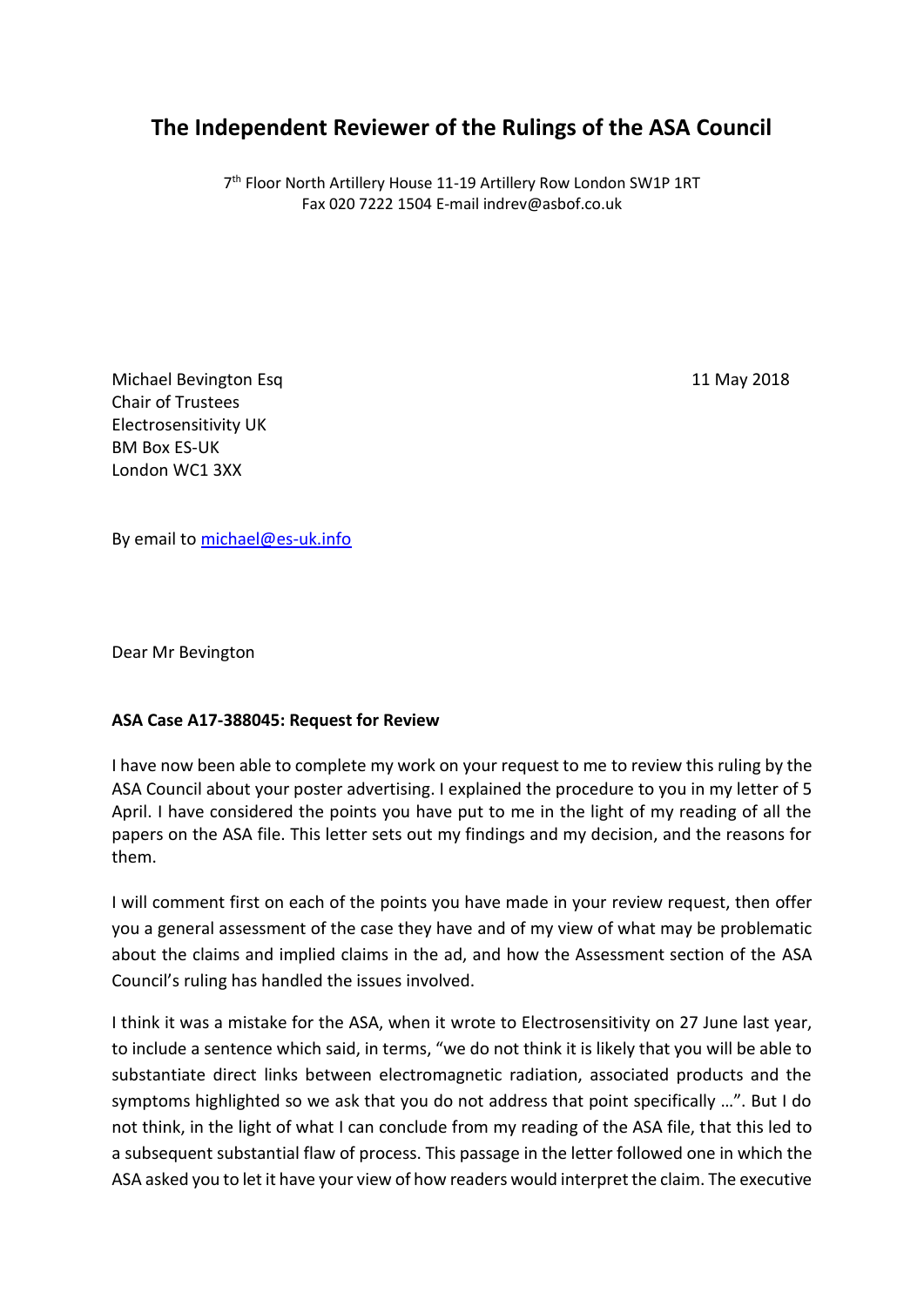concerned must have thought initially that interpretation of the ad, ratherthan substantiation of the claims, might well be the main issue. I note from my reading of the file that you did not appear to react adversely to that letter but sent in a very full letter about substantiation on 4 July. From then on the ASA, on the one hand, and Electrosensitivity, on the other, concentrated on the type and quality of the evidence that you were providing. There is no suggestion I have seen, from my reading of the voluminous papers on the file, that any form of pre-judgement or bias came into the investigation. You did not appear to raise such a concern during the investigation nor in the 1000 word submission which you sent to the Council. Had you wished to place serious weight on this argument about pre-judgement I believe you would have done so before the case reached the independent review stage, particularly as you took the opportunity to address the Council directly in writing.

Your second point, about the provision of evidence for the ASA's view, the question of peer review and a level playing field is both about process but also implies issues of substance as well. In my view this limb of your argument in part misunderstands the way the burden of proof works under the advertising regulatory system. Substantiation of claims in an ad is the responsibility of the advertiser. The ASA is not obliged to disprove claims; the advertiser concerned must provide the substantiation for them. There can therefore be no substance in your level playing argument as the burden of proof lies with an advertiser. In this part of your request, and elsewhere, and in the investigation itself, you also strongly criticise the WHO and its work. However, the WHO is a recognised expert scientific body and the ASA is entitled to take that into account whether some its work has been peer-reviewed or not. I recognise that you clearly have a poor opinion of the WHO but that is your opinion rather than evidence. (However, I have to say that I note that when it comes to whom you wish rely on in supporting your arguments, in the review request you choose a study from the WHO specialised International Agency for Research on Cancer.)

Your review request letter then goes on to state that the requirement for full studies is unusual and in any event the ASA could not have assessed them because it lacks the necessary scientific expertise. However, the requirement for full studies is not at all unusual; it is the ASA's normal practice. This was made quite clear to Electrosensitivity as early as 31 July 2017 in an email which said: *"we are unlikely to consider evidence provided that does not conform to the requested format i.e. an explanation of why the evidence supports your advertising claims, and a copy of the relevant paper in full. As a portion of your initial submission included links to abstracts without explanation or a full paper attached, we will not be able to consider this a sufficient substantiation"*. As to your criticism of the ASA's capacity to assess such studies it is, in my experience, misplaced. The long penultimate paragraph of the Assessment section of the ruling goes into detail, and persuasive detail in my view, about the nature of the assessments undertaken. ASA staff are trained to understand the strengths and weaknesses of study methodologies, sample sizes and research techniques, and the quality of their work is, in my view, underlined by the careful precision of the Assessment in the ruling. The ASA does occasionally reach out for independent scientific expertise where it feels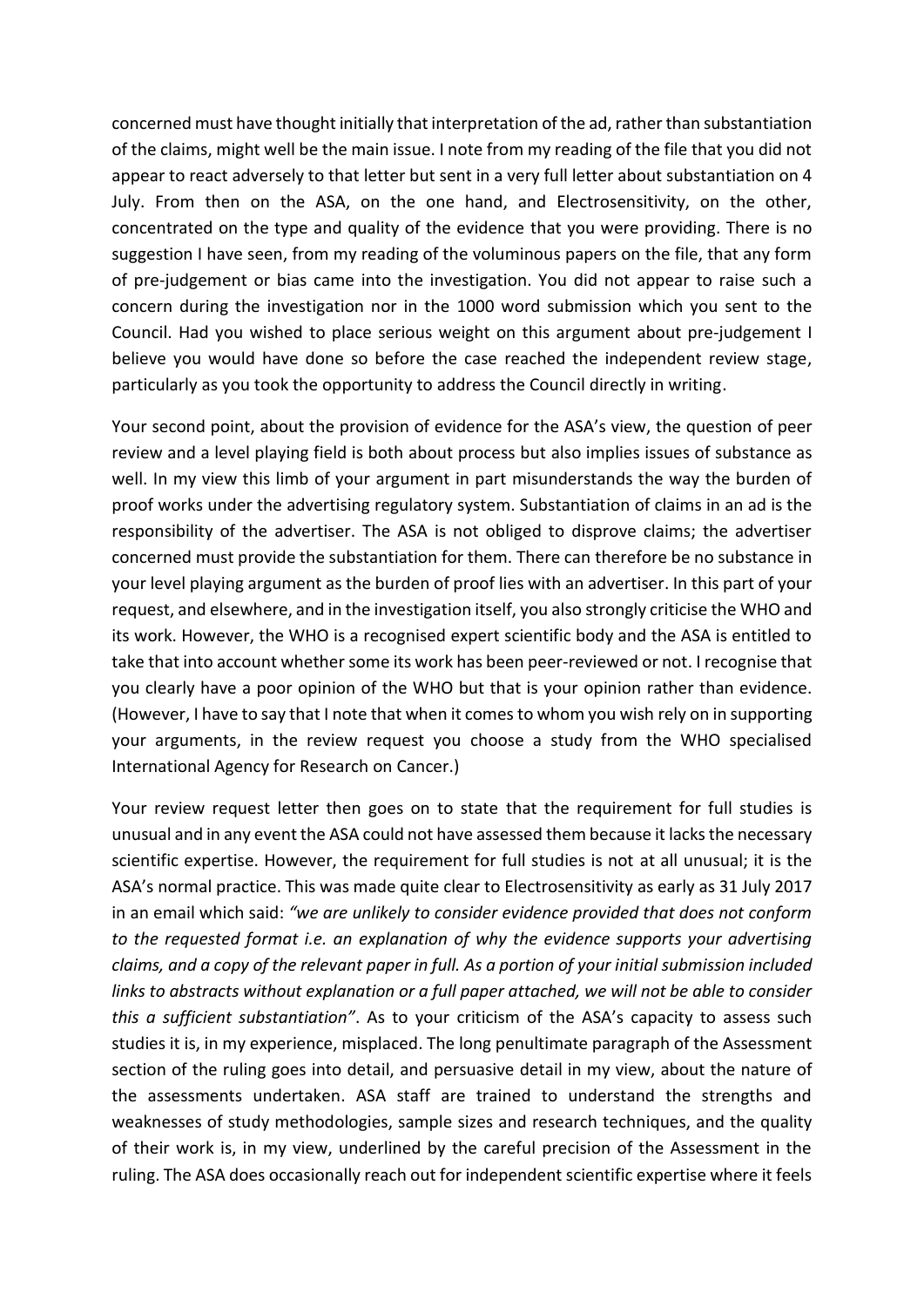that the issue involved is beyond their training, experience and the application of intelligent common-sense. I recall one case which I reviewed where the key evidential issue turned on the accuracy, predictability and assumptions contained in a highly complex mathematical model. The ASA then sensibly reached for external expertise. But I am not persuaded that it was necessary for it to do so in this case.

Your review request letter then makes two allegations which I have to say are in my view very far-fetched. The first is that the ruling was made for political reasons because it is scientifically invalid. The second is that the ASA is conflicted in this case because it is funded, in part, by mobile-phone operators. On the first, I would only observe that the ASA is a regulator of very long standing and recognised as authoritative by the Courts. If it had ever indulged in making politically motivated rulings over so many years the damage to its reputation for independent and objective analysis of the work it does on the complaints it receives would have been considerable. You may not accept what I say given your opinion but this is not in my view a relevant or rational argument. On your second point, the work of the ASA is indeed funded at arms-length by a levy on advertisers. However, that is done by an independent body and the ASA does not know what funds flow from what sectors of the economy. The independence of the ASA from this process is a bulwark against this sort of criticism which, I note, is often loosely applied by critics to the concept of self-regulation generally. I can therefore place no weight at all on these two allegations.

Your letter then argues that the claim in the ad follows the same wording as the WHO/IARC study which states that health risks are "possible". On that basis you say the claim cannot be misleading. This study, done in 2011 but released in 2013, is not very recent/up-to-date and dealt with RF fields and cancer. It said that they were "possibly" carcinogenic to humans on limited evidence from some studies of mobile phones but also described the evidence as "inadequate". It recommended further research. This does not seem to me a sufficiently robust basis to underpin a claim that links electromagnetic fields and "Cancer Risk Raised" on one of the phone icons in the ad.

The review request's final substantive point is about there being hundreds of peer reviewed studies which have validated the claims. This was, of course, the central issue in the investigation and the whole point of the nature of the ruling. The issue for me is not whether there is some possible health risk but whether the Council's ruling, in the light of all the work that had been analysing the substantiation offered, is irrational or indefensible. That is the test I must apply as the Independent Reviewer and I cannot, on this occasion, find that the Council's ruling was either of those. I recognise that the ad is quite carefully phrased in talking of "potential health risks" but its problem, it appears to me, is in relying also on the reference to "more and more research" and linking these two descriptors to a set of alarmingly titled phone icons. If you are going to put to the public a story of potential health risks such as "damaged immune system", "cancer risk raised", "memory loss", "brain tumour", and "MS", for example, then it is understandable that the ASA should set a high evidential hurdle for